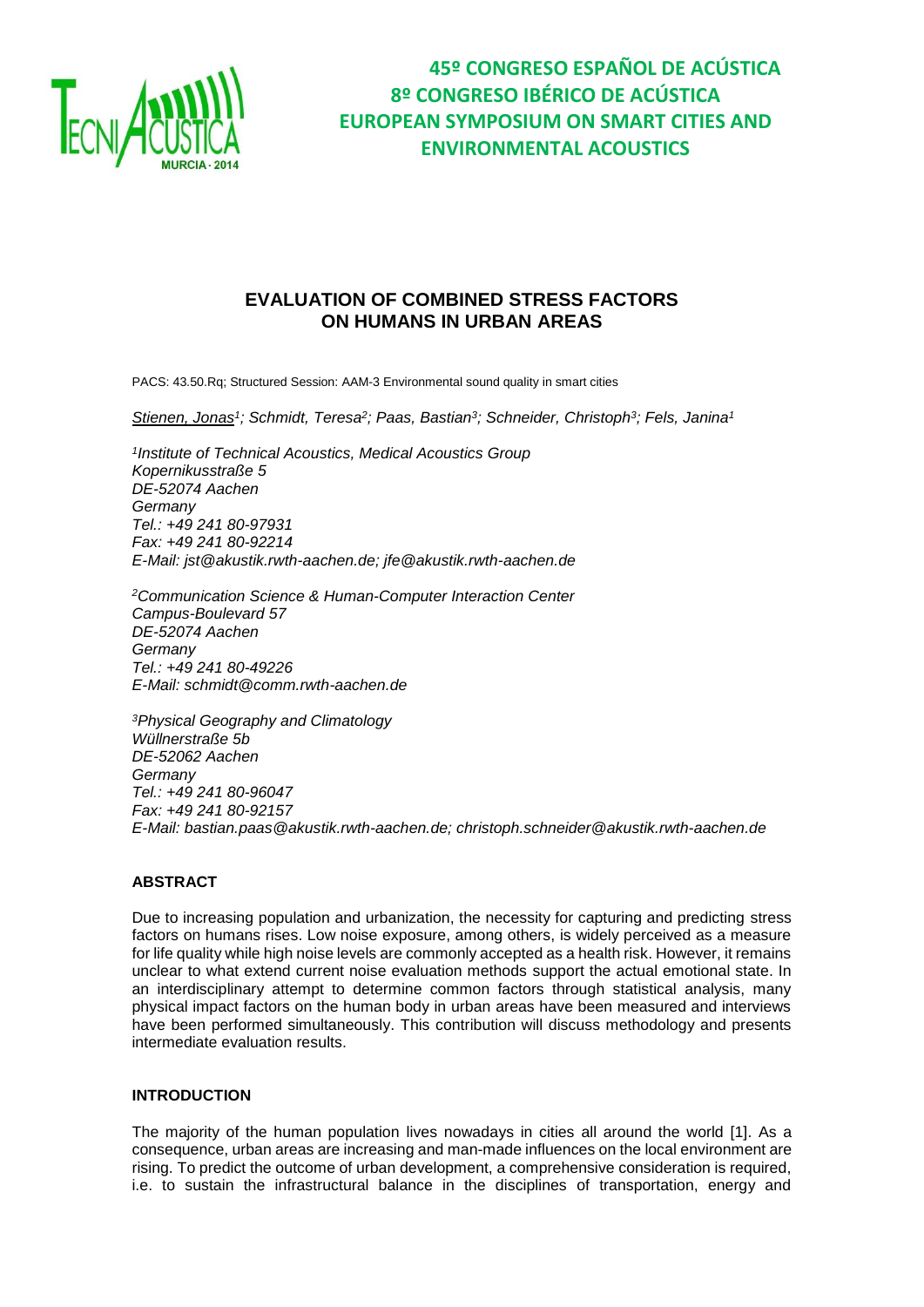

communication. More importantly, the effects on the citizen themselves need to be taken into account. Evidently, a more dense population results in an increase of sources for pollution, and also results in an increase of affected individuals.

In order to maintain a high life quality, those effects have to be measured and analyzed, to define new models that can reliably foresee development of urban areas. In terms of noise, this means to introduce and evaluate measures and control mechanisms that put oneself in the position of the affected individual to prevent excessive noise pollution where it may cause harm, i.e. adds a significant share to the overall emotional state as a factor for stress [7].

While conventional noise measurement, propagation prediction and mitigation techniques aim at physically describing sound level using time average over a large time span and combining energy in third-octave or octave bands, the actual noise exposure level for an individual might depart significantly from those values. Especially, if one imagines that a high noise dosage for an urban citizen is assimilated on the duty stroke, during lunch break or on the way home, these noise level are highly time-variant and cannot be evaluated by using daytime or nighttime mean values based on acoustic energy in frequency bands.

To overcome these problems, an all-encompassing attempt to determine stress factors on humans in urban areas requires the simultaneous capturing of influences in a high temporal resolution and, if possible, a valid spatial sampling for interpolation and prediction.

Furthermore, the actual perceptional state of individuals has to be recorded to statistically explore potential connections between physical impact factors and the feelings and sensations of the individual. Within an interdisciplinary project, the RWTH Aachen University advances this field of research by performing acoustical measurements together with meteorological data acquisition in urban areas. At the same time, interview based questionnaires are conducted. In this ongoing campaign, intermediate results from the data acquisition in February 2014 in the city of Aachen are presented in the context of acoustic annoyance [2]. Therefore, the results of parts of the questionnaire with noise annoyance viewpoint are solitarily compared with actual measurement. The procedure is based on user-centered data acquisition where the influences on the individual are raised at the same exact position. This way, comprehensive simulation and prediction can be avoided and the data can be compared immediately [3].

## **MEASUREMENT AND QUESTIONNAIRE**

Meteorological and acoustical influences that may be identified as stress factors have been captured using various types of equipment with independent power supply that can be quickly assembled on-sight. In the vicinity of the recording devices, interviews were conducted with citizens and tourists who passed by, which had proximity to receptor-oriented measurement [8]. It has been meticulously paid attention to the actual location of the participant to establish almost identical meteorological and acoustical conditions, i.e. within a certain radius from the sound level meter or with same amount of direct sunlight etc.

The acoustic measurement has been carried out using a *Norsonic* sound level meter, a *Sennheiser KE4* capsule omnidirectional microphone and a covered binaural artificial head that has been developed at the *Institute of Technical Acoustics* of the *RWTH Aachen University*. While the sound level meter was simply used for verification of captured A-weighted noise level, the sound pressure signals from the omnidirectional microphone and the two-channel artificial head has been captured using a Zoom-H6 multitrack recording device at a sampling rate of 44.1 kHz during the entire time span. The temporal high-resolution capturing is required to determine psychoacoustic indicators such as time-variant loudness for subsequent post-processing. The binaural signals from the artificial head will be utilized as a real-world reference for urban noise simulation and real-time auralization of the situation in the future, i.e. for listening tests. At the beginning of each field measurement a reference signal was recorded using a B&K Calibrator to reference for absolute pressure values. Later, the amplitude from the calibration signal within the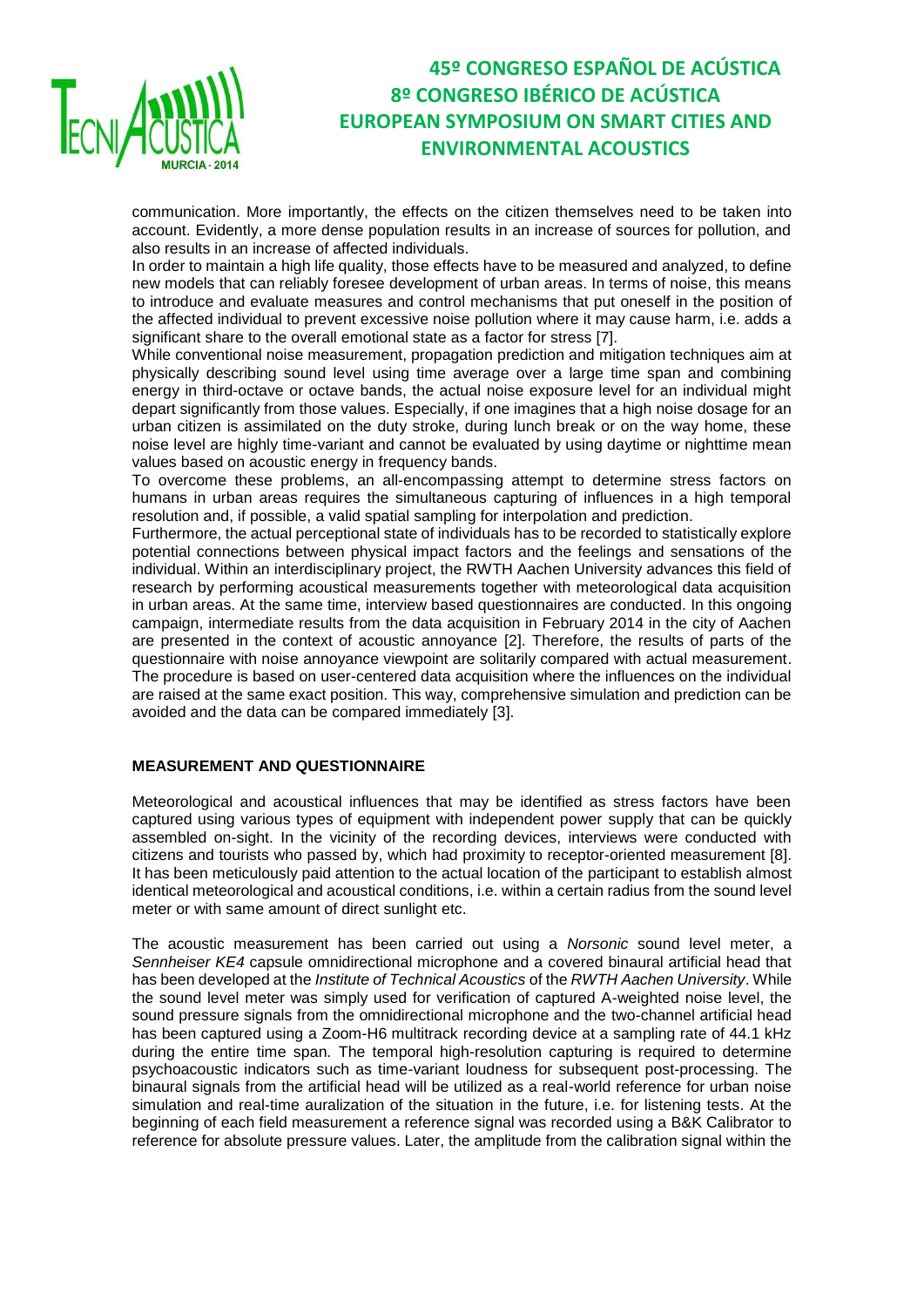

**.** 

## **45º CONGRESO ESPAÑOL DE ACÚSTICA 8º CONGRESO IBÉRICO DE ACÚSTICA EUROPEAN SYMPOSIUM ON SMART CITIES AND ENVIRONMENTAL ACOUSTICS**

recorded track was used to amplify and transform the waveform into Pascal using the MATLAB® ITA-Toolbox<sup>1</sup> for audio data measurement, processing and analysis.

In a first step the recordings were evaluated using the well-established noise level with applied A-weighting curve. Therefore, the overall mean value was calculated to give a first impression on the resulting noise level at each measurement position. In a second attempt, the loudness was calculated based on the DIN 45631 (1991) standard / ISO 532 B norms (*Zwicker* algorithm) for calculating stationary loudness based one second chunks of time domain data. The average over the entire time period has been determined to obtain another technical indication for each measurement position, which can be compared to the results of the interviews.

On meteorological side, measurements for wind with a 3D sonic anemometer as well as air temperature and humidity were conducted in the center of the park at a permanent station. During questioning, 3D infrared and solar radiation as well as air temperature, radiation temperature, wind (2d sonic anemometer) and data acquisition of particular matter were carried.



*Figure 1: Aachen Elisengarten area and surroundings including measurement / interview positions.*

For the accomplishment of the interviews and the accompanying meteorological and acoustical measurements, a public space in the City of Aachen has been chosen. Aachen, a city in the very West of Germany with approximately 260,000 inhabitants [4] exhibits a garden-like areal behind the Elisenbrunnen, a half-open neoclassical building that surrounds a geothermal spring of sulphurous hot water. In the immediate vicinity, relaxation places and locations with various functionality can be found, as depicted in Figure 1. In February 2014 during the winter season, at each of the five dedicated locations, interview based questionnaires have been conducted on

<sup>1</sup> ITA-Toolbox, <u>http://www.ita-toolbox.org,</u> original BSD-License, ©ITA, RWTH Aachen University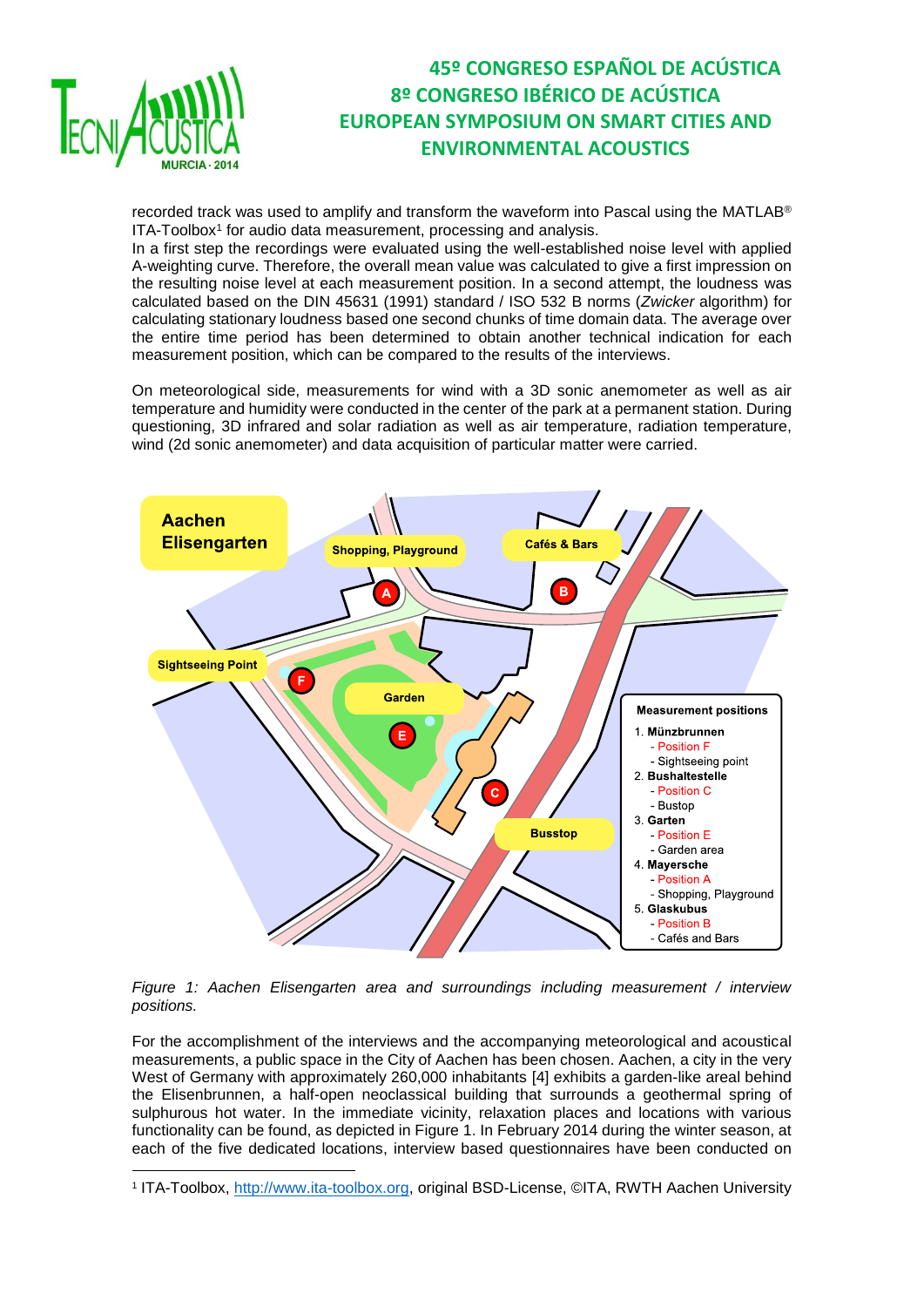

different weekdays. These locations have been carefully chosen with respect to every common stress factor that may occur, i.e. noise, wind and incidence of light. Additionally, each position intentionally differentiates from their functional meaning within the urban space and is therefore perceived in a distinct context. The aim of the research was to find out, if different stress factors are perceived and accepted more likely by the people with regard to the functionality of the location. For instance, it is quite conceivable that a certain noise level at the bus stop (*Bushaltestelle*, Position C) is not perceived as a stress factor compared to the same value, if occurring at relaxation places such as the cafés around the *Glaskubus* (Positions B) [5].

To gain such qualitative data, an anonymous interview based questionnaire of 50 items has been designed that outlines the user's profile (demographic data), determines social background and identifies the physical well-being of the individual. Furthermore, statements had to be made whether certain solitary influences add to the overall condition, i.e. temperature and humidity of the air.

Concerning acoustics, four inquiries were made using semantic differentiation (in German) with a five-step scale to derive the personal opinion regarding the connotations *loudness (quiet – loud)*, *annoyance (not annoying – annoying)*, *discomfort (discomforting – pleasant)* and *stress (relaxing – stressful)* in the context of the present sound field [6].

A total of 152 citizens participated in the questionnaire (47% male and 53% female) with an average age of 38 years (SD = 20, age range 11-95 years). All participants had the chance of communicating any feedback to our research team.

## **STATISTIC EVALUATION**

The beforehand mentioned questionnaire points targeting the personal evaluation of the acoustic environment have been analyzed for each measurement location separately. In the following, the perception based on the semantic differentials are shown in different graphs along with the acoustic averages of the A-weighted noise level in *dB(A)* (left column, blue line) and the loudness in *sone* (right column, green line). The results of the interviews are shown in each row for a different property in the following order: loudness, annoyance, discomfort, stress.

It has to be mentioned, that an arithmetic mean value has been extracted from the answers of the semantic differentials, that were given a scale from e.g. 1 (silent), 2 (rather silent agreement) 3 (neutral), 4 (rather loud) to 5 (loud). Further analysis of gender, age and health specifics are still in progress.

Especially amongst each other, these rational numbers are not comparable. However, the attentive observer will discover a significant correlation even with the presented arithmetic means on the one hand and the averaged measurement results on the other.

The discussion of the results that can be obtained from the diagrams in Figure 2 will be carried out on a per-location basis, which are depicted in the outline map (see Figure 1).

#### *Münzbrunnen, Location F*

**.** 

The position *Münzbrunnen* was perceived as a rather quiet place. In comparison to all positions, it was even perceived as quietest  $(m=2.5, SD=1.1)$ . Additionally, the results show a very low value for annovance  $(m=1.6, SD=1.2)$ , discomfort  $(m=1.7, SD=1.2)$  and stress  $(m=1.9, SD=1.2)$ . However, the technical evaluation of the acoustic environment expose the highest<sup>2</sup> of all measured average values in dB(A) domain, while the psychoacoustic Loudness value ranges within moderate bounds.

<sup>2</sup> The acoustic data of *location F* did not cover the entire time span of interviews due to technical issues after lunch hour. The average therefore is estimated to a certain extent, and during measurement the acoustic environment appeared to be slightly higher than usual. During lunch hour, an increased occurrence of road cleaning was observed.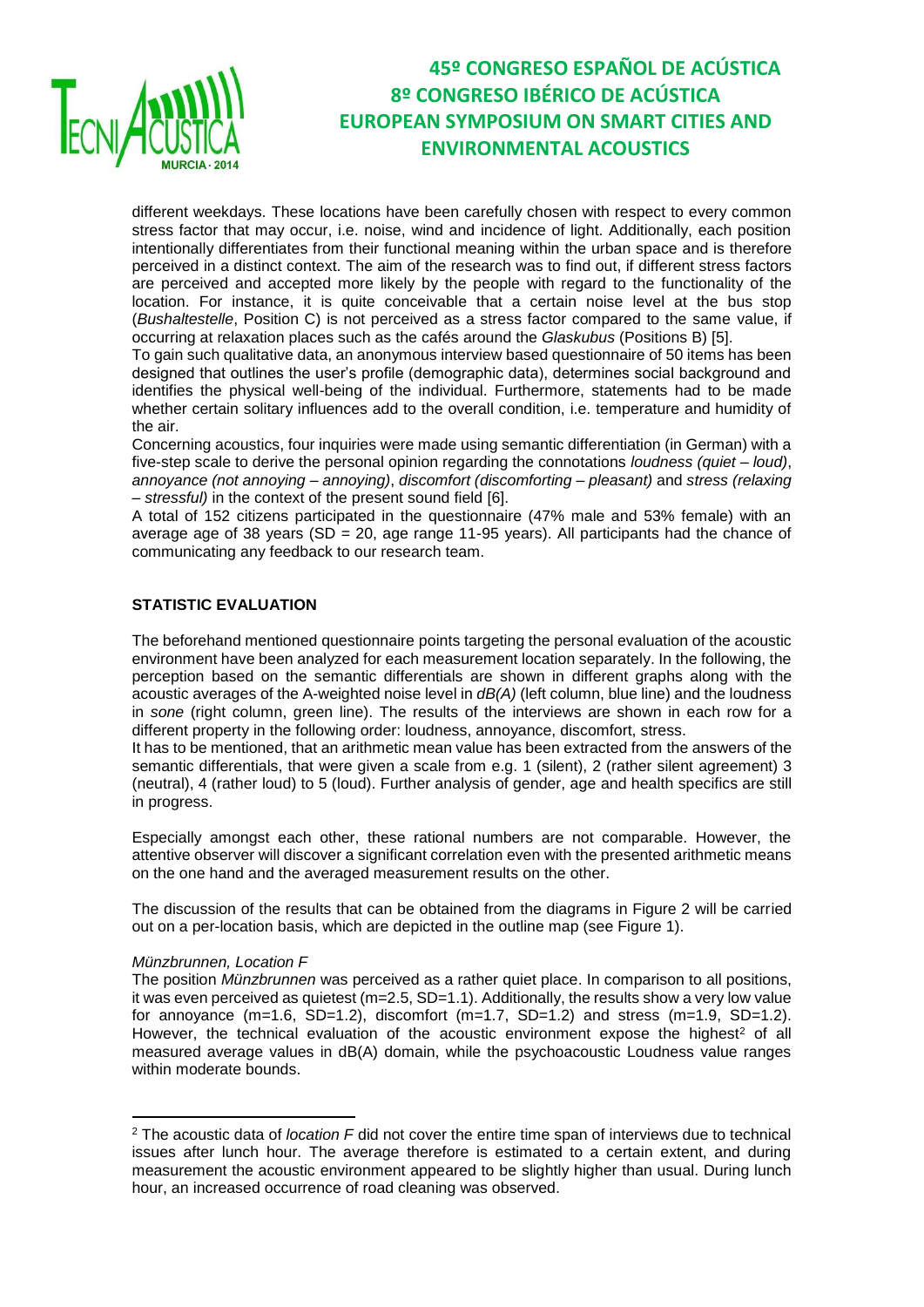



*Figure 2: Results of perceived acoustic environment based on questionnaire answers versus classical Noise Level in dB(A) (left column) and psychoacoustic Loudness in soneGF (right column).*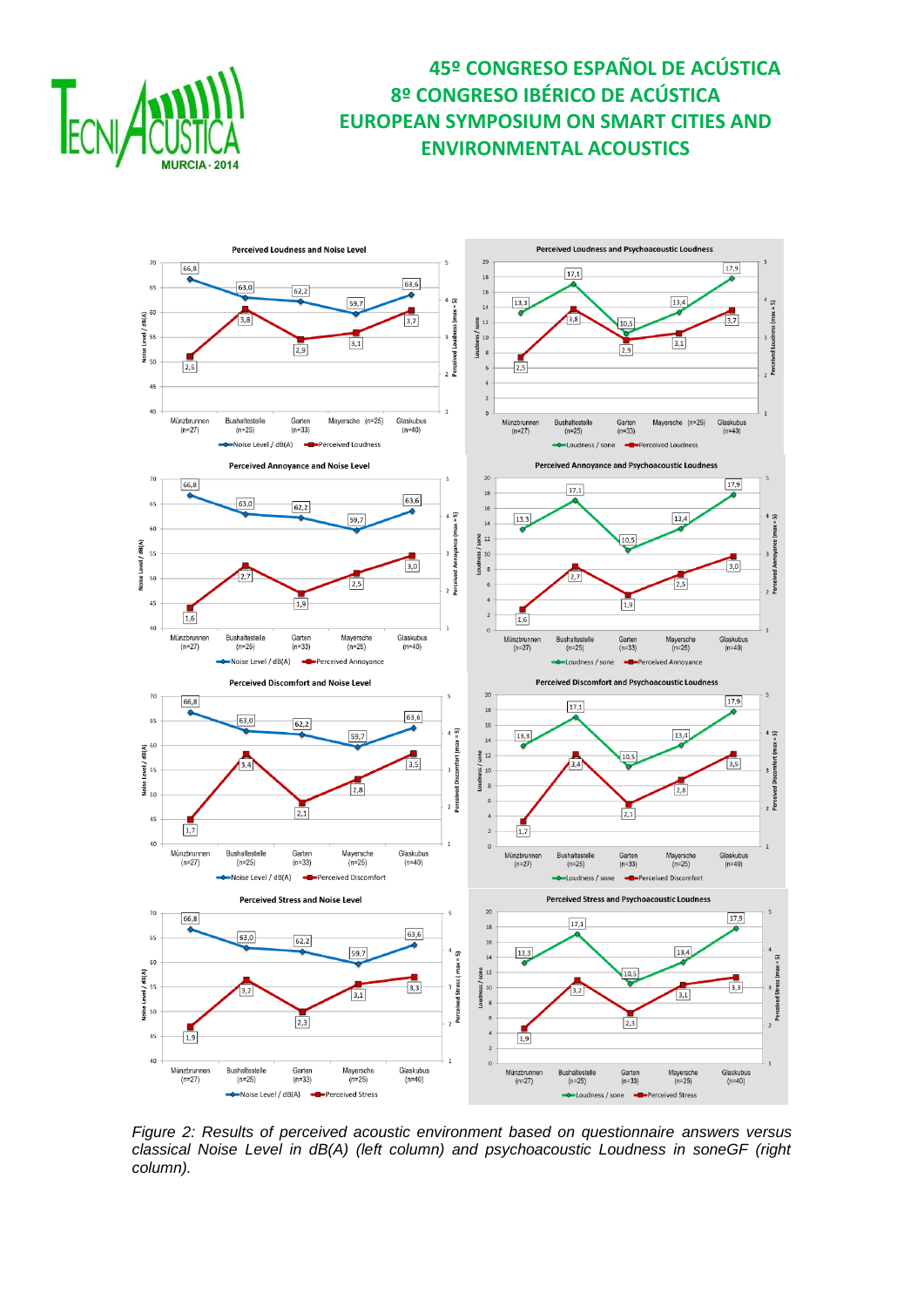

### *Bushaltestelle, Location C*

The citizens perceived the position *Bushaltestelle* as a rather loud place, even the loudest place in comparison to the means of all positions  $(m=3.8, SD=0.8)$ . This position, which is closest to a busy traffic route with high occurrence of busses for public transportation also shows a high Loudness value but a moderate Noise Level. Having this in mind, it is not surprising, that neither discomfort (m=3.4, SD=1.0) nor stress (m=3.2, SD=1.0) were found at low rates in terms of noise sensation. Interestingly, the position was still perceived as rather not annoying  $(m=2.7, SD=1.5)$ .

#### *Garten, Location E*

The position *Garten* was perceived as a rather quiet place (m=2.9, SD=1.2), which was evaluated as rather not annoying (m=1.9, SD=1.2). As can be seen in the tables, the individuals perceived this rather pleasant  $(m=2.1, SD=1.2)$  and relaxing  $(m=2.3, SD=1.0)$ . In an overall comparison, only the *Münzbrunnen* was perceived as even more relaxing, quieter, and more comforting than the *Garten*. The discrepancy between Noise Level and Loudness can be explained easily, because in the garden areal a lot of chatting and sounds from playing children as well as a masking sound from a small fountain occur. All these events add up to the overall noise level, however they are not as distinctive when psychoacoustic measures are applied, which greatly agree with the average numbers that can be extracted from the questionnaire.

#### *Mayersche, Location A*

The position *Mayersche* was perceived as rather loud (m=3.1, SD=1.2), but not as considerably annoying ( $m=2.5$ , SD=1.6). The sound of this area was perceived reasonably pleasant ( $m=2.8$ , SD=1.4), yet also stressful to a certain extent (m=3.1, SD=1.0). As this location is used mainly as an entry to the garden sector and as a pass way to shopping facilities, the interviewees did not consider it as place where one would spend time, hence the moderate results concerning acoustic perception. Interestingly, the *dB(A)* value was determined as low compared to all other positions, while the *sone* value is mediocre. Again, the psychoacoustic measure is found more complying with the human perception at this point.

#### *Glaskubus, Location B*

The citizens perceived the position *Glaskubus*, a location with particularly many cafés and bars, as a rather loud place (m=3.7, SD=1.0). It is also the place where the acoustic environment was rated neutral with respect to annoyance (m=3.0, SD=1.6), but it was perceived as a location with negative tendency to comfort (m=3.5, SD=1.3), in comparison to the other locations even as the most discomforting. Additionally, the noise exposition was perceived as particularly stressful (m=3.3, SD=1.3), the top value of all positions. The measurements show good accordance with both methods here, the Noise Level and the Loudness data indicate what can be found in the answers of the individuals. Interestingly enough, this location is almost as close to the traffic route as the position at the bus stop (*Bushaltestelle*) and reveal similar distinct values for the acoustic pollution. However this association is reflected by the psychoacoustic evaluation in a more pronounced way.

The three positions which were identified as rather loud (*Bushaltestelle, Glaskubus, Mayersche*) expose less greenery than the locations in the garden area. Those other two places (*Münzbrunnen, Garten*) which were actually loud in terms of technical values at 66.8 *dB(A)* and 63.6 *dB(A)* noise level, however, were perceived as the most quiet places. This may be a result of the functionality as a relaxation area with vegetation and lawn that additionally do not have any direct line of sight i.e. to the major traffic roads.

The bus stop position (*Bushaltestelle*) was perceived by the citizens as a rather loud, stressful and discomforting place, but still the annoyance response was moderate. This outcome can be explained by the function of the location as a mobility hub for public transportation, which is expected to be more annoying.